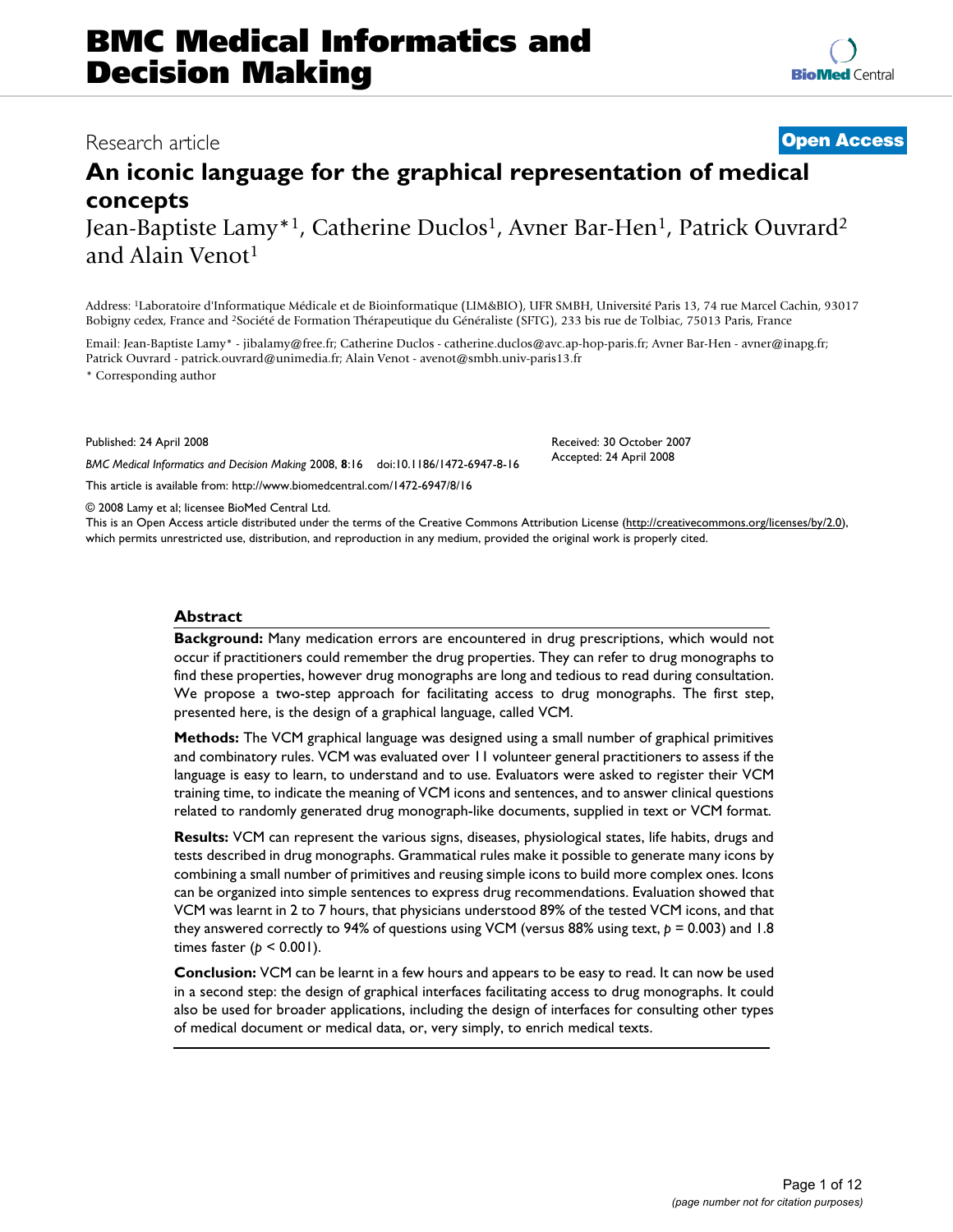## **Background**

The drug prescription process is complex and error-prone. Many medication errors result from incorrect prescription, leading to frequent injury, a public health problem [1-3].

The installation of computerized physician order entry (CPOE) systems within hospitals may help to decrease the frequency of such errors [4-6], although an increase in errors was recently reported after the installation of such a system [7]. For maximal efficiency, CPOEs must be linked to decision-making systems using patient data encoded in the electronic patient record [8]. This constraint restricts the use and impact of these systems, particularly for general practitioners. There is a need for improved systems for managing the risks associated with prescription drugs.

Most of these medication errors would be prevented if physicians took into account the knowledge contained in textual documents, such as drug monographs, which can accessed from their desktop. However, it is impossible for doctors to read such documents systematically when prescribing. Time is limited during consultations and it may take a long time to read these documents sufficient closely to ensure safe drug prescription. Textual documents consisting of words and numbers may not always be the most efficient way to convey the information required for the taking of rapid medical decisions [9].

The graphical approach used for road signs is recognized as an efficient way of conveying information such that drivers can take decisions rapidly. The road sign system has the following characteristics:

(1) Signs providing warnings and other useful information are based on an iconic language, which is easy to learn, combines shapes, pictograms and colors, and can be read very rapidly. This language provides the building blocks on which road signs are based.

(2) Road signs are of a fixed size and are generally located at the same place on the road to focus the driver's attention. This standardized environment makes it possible to transmit information to drivers without the need for overly complicated cognitive tasks.

We have designed a new graphical approach to make it easier for doctors to use the recommendations provided in drug monographs. This approach is similar to that used for road signs and involved two steps:

(1) The building of a graphical language, providing a set of medical icons that can be used to identify signs, diseases, physiological states, life habits, drugs and tests. The building of this language was not a simple task as the language must be both easy to learn and able to represent numerous concepts, despite the abstract nature and lack of an obvious representation of many of these concepts. In this paper – the first of two – we describe the design of VCM (*Visualisation des Connaissances Médicales*; Visualization of medical knowledge), a new iconic language based on combinatorial graphical grammar. This paper also provides the results of evaluations carried out with general practitioners, in which we assessed the comprehensibility and usability of the language.

(2) The design of a standardized environment based on interactive interfaces, using VCM language. The aim was to facilitate the cognitive tasks required for safe drug prescription. The design and preliminary evaluation of these interfaces are described in a second paper [10], illustrating the practical use of VCM.

## *Graphical approaches and medicine*

The presentation of information has a major impact on its accessibility and use [11]. Two types of complementary graphical approach have been proposed to facilitate access to information.

The first, information visualization, includes several techniques that have been applied to medical information [12]. These techniques, such as graphs [13,14] and table lenses [15], are efficient when used to facilitate the interpretation of quantitative medical data. They have also been applied to navigation through classifications or ontologies [16], or large amounts of text [17,18]. However, when applied to a given text, these techniques are more suitable for highlighting the structure of the text, rather than facilitating the reading of its content.

The second approach involves visualizing the content of text graphically, rather than with words or numbers, and is more suitable for facilitating the reading of the content of a long text. Humans seem to have a very high ability to remember and to recognize graphics [19]. Icons have a high cognitive impact, and can be distinguished rapidly. Graphical languages [20-22] can be used to generate icons in a consistent manner, and to build complex icons from simple primitives, facilitating their understanding. These languages are now commonly used in the everyday life. Well known examples include road signs and chemical product labeling. Other graphical languages, such as semantography [23] and O. Neurath's Isotypes [24], cover a wider field but are more complex and less widely used.

In the medical field, several graphical approaches soliciting various cognitive abilities have been developed with specific purposes. Some were proposed for monitoring changes in a particular phenomenon, such as the frequency of nosocomial infections [25] or respiratory mon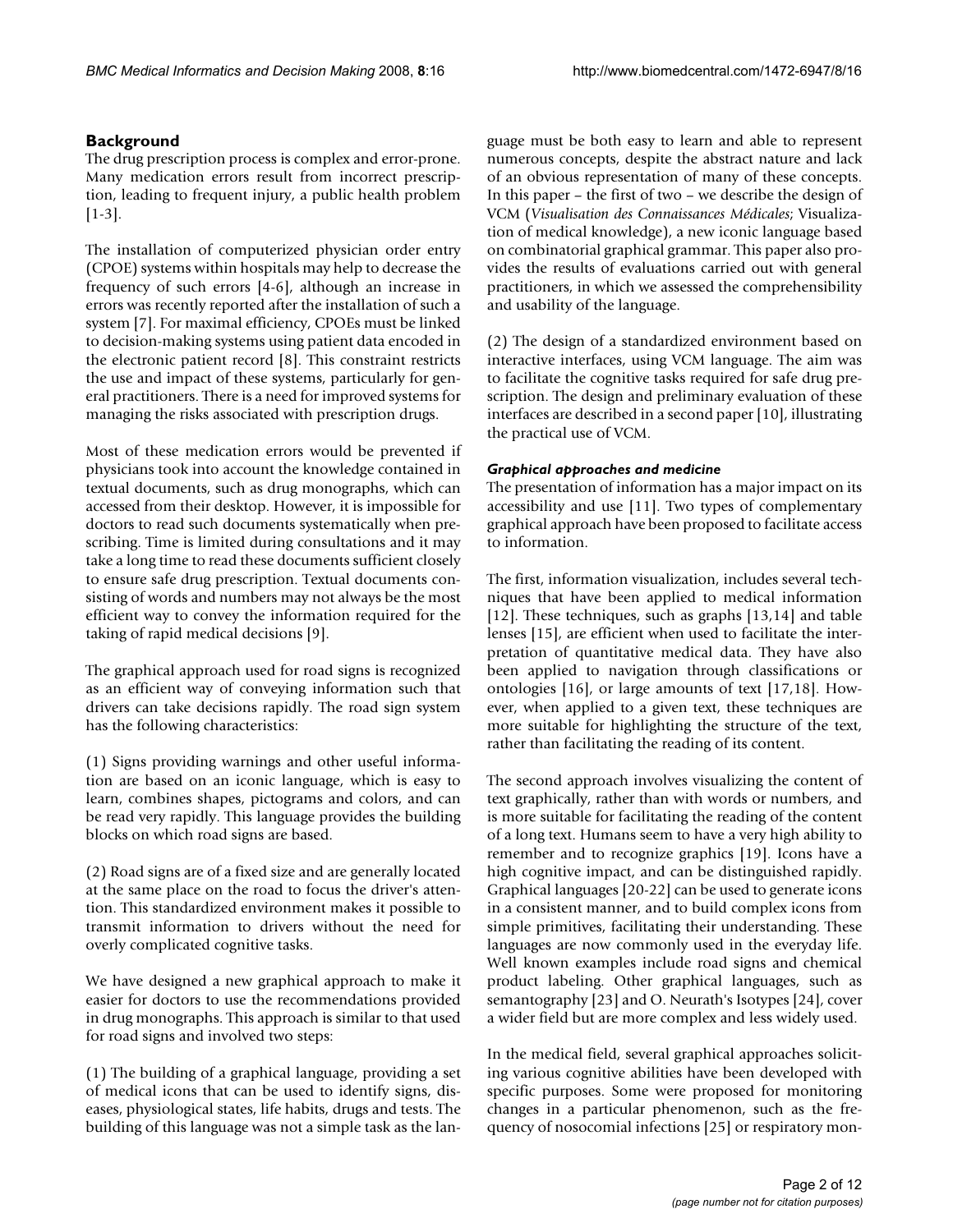itoring results [26,27]. Others aim to visually present elements of the current state of a patient, such as mammography results [28], the results of a clinical trial [29], or for facilitating the comparison of antibiotic spectra [30].

Others aim to focus attention, facilitating the understanding of medical information and making that information language-independent. These approaches include sets of icons designed for use by patients [9] such as the USP set of icons [31-33]. Finally, icons can be used to facilitate memorization. In this context, Preiss *et al*. designed in 1992 a true graphical language for medical students: UVAL-MED. This language was focused on physiopathology and designed only to represent the main signs of diseases, using pictograms and a graphical grammar [34-36]. This language which does not seem to be used anywhere, cannot be used for identifying medical concepts such as diseases and drugs in a concise way.

# **Methods**

## *VCM icon design*

The design of the VCM graphical vocabulary and combinatorial grammar included three main steps: (1) selecting graphically representable attributes for diseases, signs, physiological states and life habits, drugs and tests, (2) building the vocabulary, *i.e*. the list of the graphical primitives representing these attributes and (3) defining rules for combining these primitives together and making icons.

The starting point was the representation of diseases classes, specific diseases and clinical signs. As many disease denominations include textual names (*e.g*. Alzheimer's disease), which cannot be represented graphically, we have identified a set of attributes that can help to describe and identify a given disease, such as the organ or system concerned, the etiology or the physiopathological process involved. For drugs and tests, the same problem appeared. We adopted an approach involving the systematic reuse of an entire set of icons developed for diseases and signs. We did this by representing a drug or a class of drugs in terms of their indications (*e.g*. antihypertensive drugs). Similarly, for tests, we were able to reuse the disease and sign icon system, as tests are generally used for the diagnosis or monitoring of a disease or a risk of disease.

We first considered a set of appropriate classes of graphical primitives, such as color, shape, size and pictogram, as defined by J. Bertin [37]. Each attribute was then associated with one, and only one class of graphical primitives, selected on the basis of its characteristics, such as the number of possible values (low, medium, high). Analogy (*i.e*. the use of a graphical representation that looks like the thing it represents, *e.g*. a drawing of a bacteria for a

bacterial infection) and existing graphical conventions (*e.g*. male and female symbols) were used when available. A schematic style with a plain shape was used for the drawing of pictograms.

We built the graphical grammar for assembling these graphical elements into easy-to-read icons, by taking into account published results from the field of cognitive sciences or human vision [20,38-40]. Inspired by J.-G. Meunier [39], we used several methods for combining graphical primitives: juxtaposition with overlap, inclusion (one element inside the other, *e.g*. a heart pictogram inside a red square), and primitive combination (*e.g*. applying a color to a pictogram). We used the following principle to represent "is-a-kind-of" relations between concepts: If a concept A belongs to the concept class B, then the icon for B should be visible in the icon for A. For example, heart failure belongs to the class of cardiac diseases, and thus the icon for cardiac diseases should be visible in the icon for heart failure.

## *VCM sentence design*

A similar method was used to design VCM grammar for expressing sentences. The knowledge expressed in medical sentences in the clinical sections of drug monographs can be summarized using simple assertions involving one or a few medical concepts, such as "if disease then contraindication". A generic sentence pattern was then built to represent only these assertions, and this pattern was graphically transposed using a few geometric symbols, such as arrows.

## *Evaluation methodology*

The evaluation objectives were to verify that VCM could be learnt in a reasonable time, that VCM was understandable and to assess its usability.

## *Evaluator recruitment*

The evaluators were standard French general practitioners recruited by the SFTG (*Société de Formation Thérapeutique du Généraliste*), an association responsible for the ongoing training of doctors throughout their careers. The evaluators attended an initial meeting at which they were briefly introduced to VCM. Then they attended a second meeting four weeks later, where the evaluation of VCM described here was performed, followed by a focus group.

## *VCM language training*

Evaluators were given a training software and a paper manual to learn and experiment with the graphical language. The training software included 7 lessons for learning both VCM and the graphical interface presented in [10]. Each lesson required about 10 minutes to complete, and was composed of a short course teaching a specific part of VCM, and one or two short computer-corrected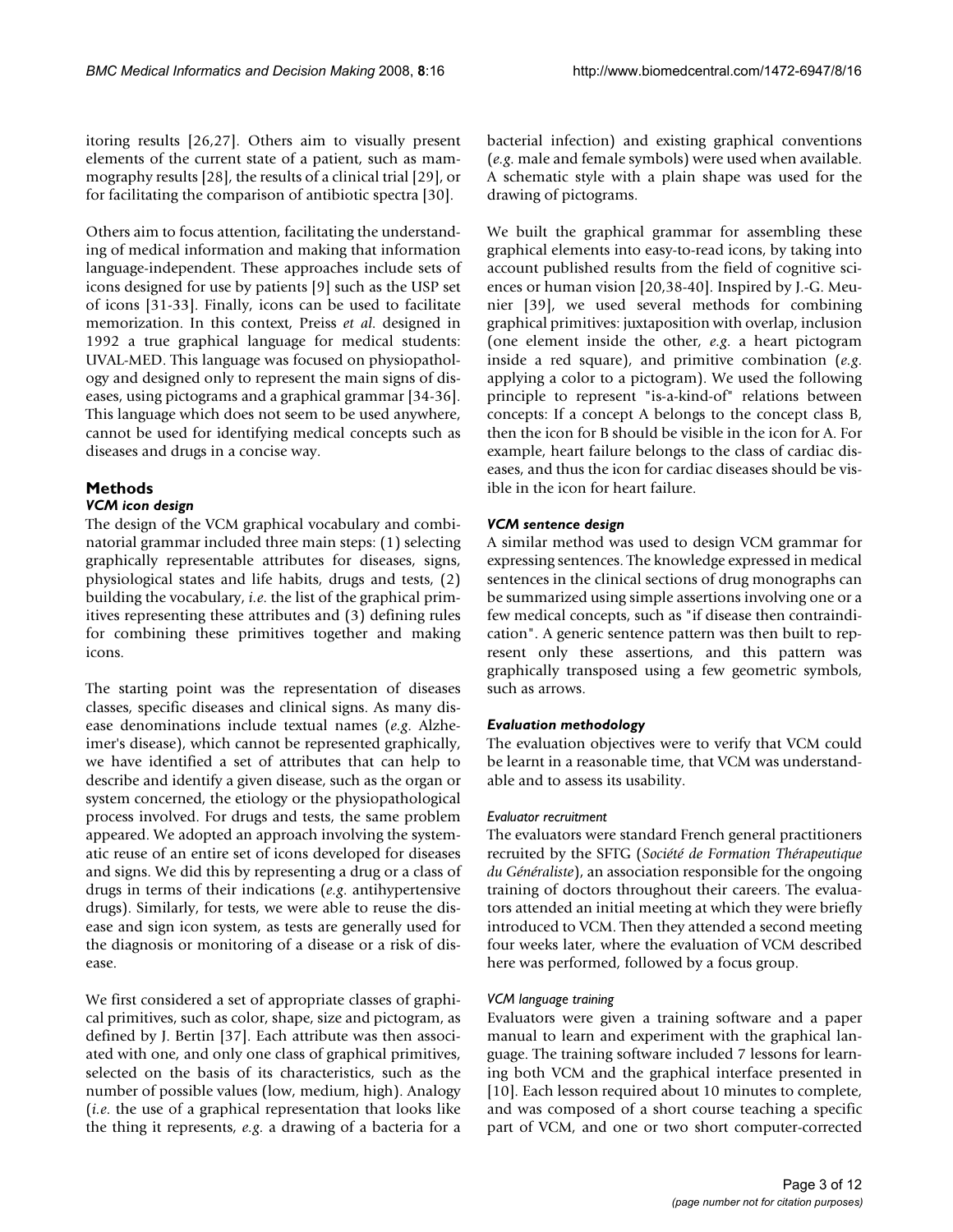exercises. The training software was written in *HTML* with *JAVASCRIPT* and was given to the physician on a CD-ROM. Evaluators were asked to evaluate the number of hours they spent learning VCM.

#### *Design of the comprehensibility evaluation*

The aim of the comprehensibility evaluation was to estimate the ease with which physicians were able to remember and to understand VCM icons, and to determine which types of VCM icons were potentially difficult for physicians to learn or to understand. One hundred icons or sentences (20 current physiopathological states, 20 risks, 20 drugs, 15 tests and 25 sentences) were presented to the physicians, in a per-physician random order. Physicians were asked to indicate the meaning of the icons and sentences using natural language. The icons and sentences were selected by the evaluation designers; they ranged from the simplest to the most complex icons (in term of number of element and pictogram level of analogy) and covered various medical domains. The comprehensibility evaluation has been corrected by two persons.

Icon complexity was estimated from the number of attributes the icons used and the level of analogy of the icon's pictograms. The 75 selected icons included 24 icons with 2 attributes, 30 icons with 3 attributes and 21 icons with 4 attributes. These 75 icons included 28 with purely analogical pictograms, 20 with partly analogical pictograms, and 27 with non analogical pictograms.

#### *Design of the usability evaluation*

The objective of this evaluation was to determine whether physicians were able to use the information expressed in VCM. We asked physicians to find the answers to medical questions by deduction from the reading of documents (described below) and measured their response times. Each question was associated with a different document, and was asked twice: once with the document in VCM and once with text, in a per-evaluator random order. The evaluation was divided into two sequences separated by a pause of 15 minutes. Each sequence included each question once, with either the VCM or the text document. During the evaluation, the question was displayed and the evaluator was asked to click on a button to display the document, and then to click on the response. The response time was recorded by the computer, as well as the accuracy of the response (either right or wrong). Physicians were told that all questions and documents were different, although this was not actually the case. They were also told not to waste time between the document appearing on screen and giving their answer. Finally, physicians were asked to evaluate, themselves, whether they replied more rapidly and more accurately with VCM, or with text.

This evaluation was performed on Macintosh computers of equivalent performance, running MacOSX.

#### *Documents and questions*

We constructed fictitious drug monograph-like documents rather than using real ones, for two main reasons: (a) we wanted to avoid the possibility of physicians recognizing real drug monographs and using their memory when responding, and (b) we wanted to control the length of the documents. In addition, we also wanted that the VCM and textual versions of each document contained about the same information. Documents consisted of paragraphs corresponding to one or a few contraindications, drug interactions, cautions for use or adverse effects. There were short documents with 10 paragraphs and long documents with 30 paragraphs.

The questions asked were yes/no questions of the form "Can this drug be prescribed without precaution to a patient suffering from disease X/taking drug Y?" or "Can this drug cause adverse effect Z?". There were two types of question: questions with explicit responses, for which the document explicitly gives the response (*e.g*. the question was "Can this drug be prescribed without precaution to a patient suffering from asthma?" and the document said "This drug is contraindicated for asthma"), and questions with an implicit reply, in which the physician was required to read the whole text before deducing the response (*e.g*. for the same question, the document said nothing about asthma, and thus, implicitly, the drug could be prescribed).

There were 20 documents and questions: 10 short documents and 10 long documents, each of these two groups including 5 documents associated with a question with an explicit response, and 5 with an implicit response. The documents were built from French drug monographs. The drug monographs we used came from the French database Theriaque [41], in which drug monographs are composed of paragraphs indexed by terms.

Documents and questions were randomly generated with as few interventions on the part of the evaluation designers as possible. A paragraph database was first created by extracting all the paragraphs expressing contraindications, cautions for use, drug interactions or adverse effects from a random set of drug monographs, selected from the entire Theriaque database. Paragraphs were then automatically translated into VCM and text, using Theriaque indexing terms. Texts were manually modified to replace the name of the drug by "this drug", and simplified to be equivalent to the VCM version (as VCM is less precise than text).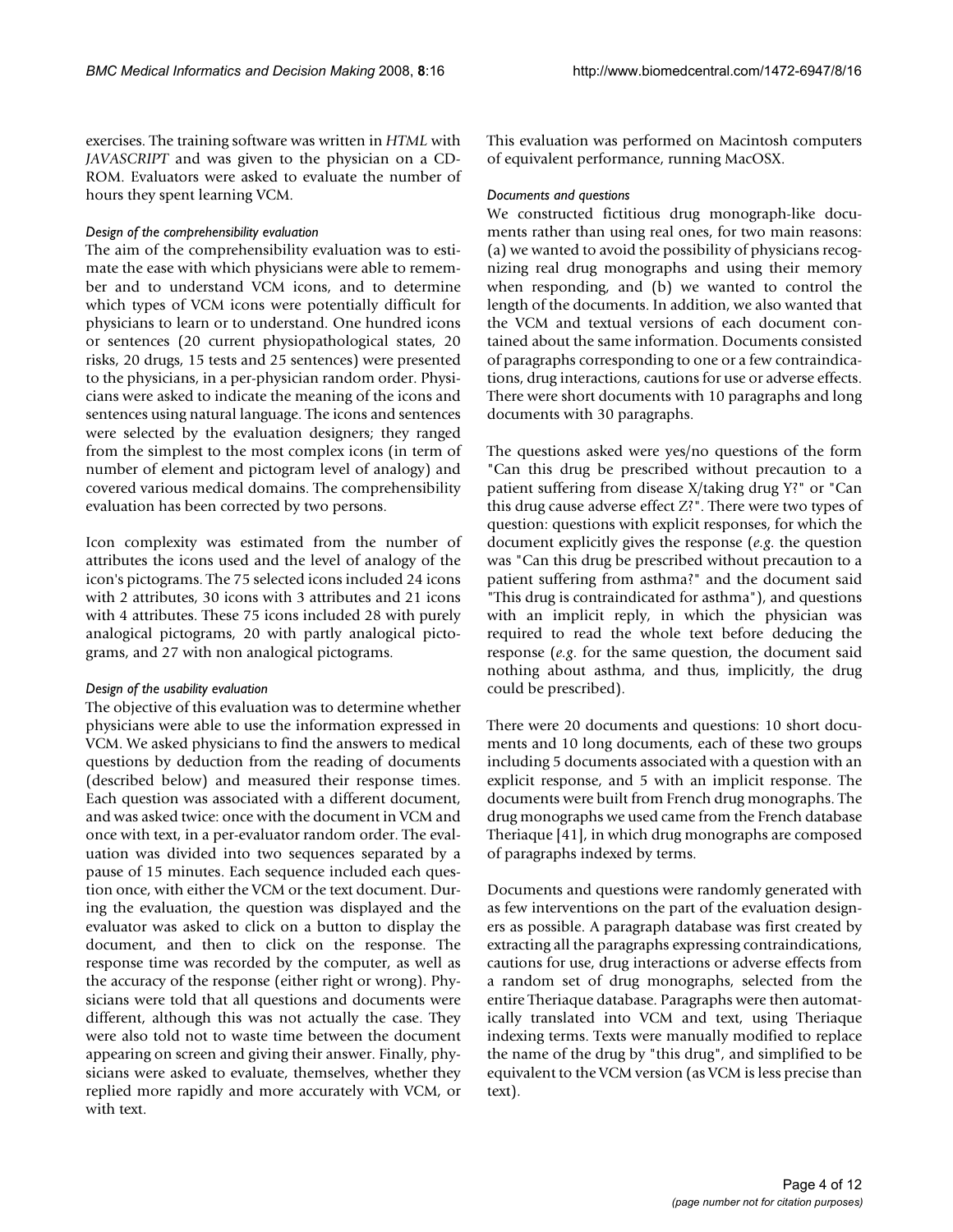Documents were created by concatenating random paragraphs from the base (without duplicates), in random order. In each document, paragraphs expressing contradictory information were manually replaced by new random ones. Questions were related to the content of a paragraph, randomly chosen in the document (for questions with an explicit response) or from the other paragraphs in the database (for questions with an implicit response).

The *PYTHON* programming language was used to design the software translating Theriaque data into VCM icons.

## *Statistical methods*

For comparing the correctness of responses and the response times obtained with text and VCM, we considered three factors: evaluator, document length and question type (*i.e*. with explicit or implicit response). ANOVA was used to investigate the effect of these three factors and their interactions on response time.

Paired t-tests were carried out for comparing differences in mean response time.

For comparing the number of errors with text and VCM, Fisher's exact test was used.

Linear regression analysis was carried out to investigate the relationships between response time and percentage errors, and to take the three factors into account.

The significance threshold was set at  $\alpha$  = 0.05. Data were analyzed with R software version 2.2.1 [42].

## **Results**

## *Presentation of the VCM graphical language*

*Main principles of VCM*

Diseases, signs, physiological states and life habits, drugs and tests are the medical concepts that can be represented by the VCM graphical language. The following attributes have been used to describe these concepts: anatomical and functional location, etiology, generic and specific pathological processes, timing (past or current disease, risk of future disease), the administration route (drug only) and the type of test (test only).

Each VCM icon can have a central pictogram, an external shape and, in some cases, a top right pictogram. The meaning of the icon is determined by five elements, each of which is associated with one of the attributes used to describe the medical concepts:

(i) The central pictogram may represent the anatomical and functional location of a patient state (physiological or pathological) or of the disease a drug can treat (*e.g*. a heart for cardiac treatment), possibly including disorders specific to that location (*e.g*. a heart with an ECG signal for rhythm disorders), or lifestyle or treatment properties (*e.g*. a beaker for dose).

(ii) The external shape is used to distinguish normal patient states (circle) from pathological states (square or square derivative). Shape modifiers can be applied to the square to specify the etiology or the disorders associated with a pathological state.

(iii) The color of the external shape is used to locate the patient state in the time: antecedents are shown in brown, current states in red, risks of future states in orange.

(iv) The color of the top right pictogram indicates drug treatments (green) or tests (blue)

(v) The drawing of the top right pictogram may provide additional information about drug treatments or tests (administration route for drugs, method for tests).

Figure 1 provides examples of VCM icons and the arrows show the interdependence of various types of icons.

*VCM icons for current diseases and signs, risks and antecedents* Anatomical and functional classes of diseases (e.g. cardiac diseases) are represented using a square as the external shape; the central pictogram indicates the anatomical and functional location involved.

Various levels of subclasses of diseases, or single diseases, can be distinguished by indicating the pathological process. Two methods can be used to indicate the pathological process on VCM icons. For pathological processes that may occur at several anatomical and functional locations, such as the various types of infection, tumors, allergy or inflammatory process, shape modifiers are applied to the external shape. For instance, hypofunctionality (*e.g*. heart failure, Figure 2) is represented by adding a triangle to the external square shape, to suggest a downward arrow, and bacterial infection is represented by a small microbe entering the square from the left side. Figure 3 shows additional examples. The combination of possible central pictograms and external shapes yields a large number of icons from a limited set of graphical primitives.

For pathological processes occurring at a single specific anatomical and functional location, the central pictogram is modified. For example, heart rhythm disorders are specific to the heart and are represented by adding a small ECG signal in the heart (Figure 2).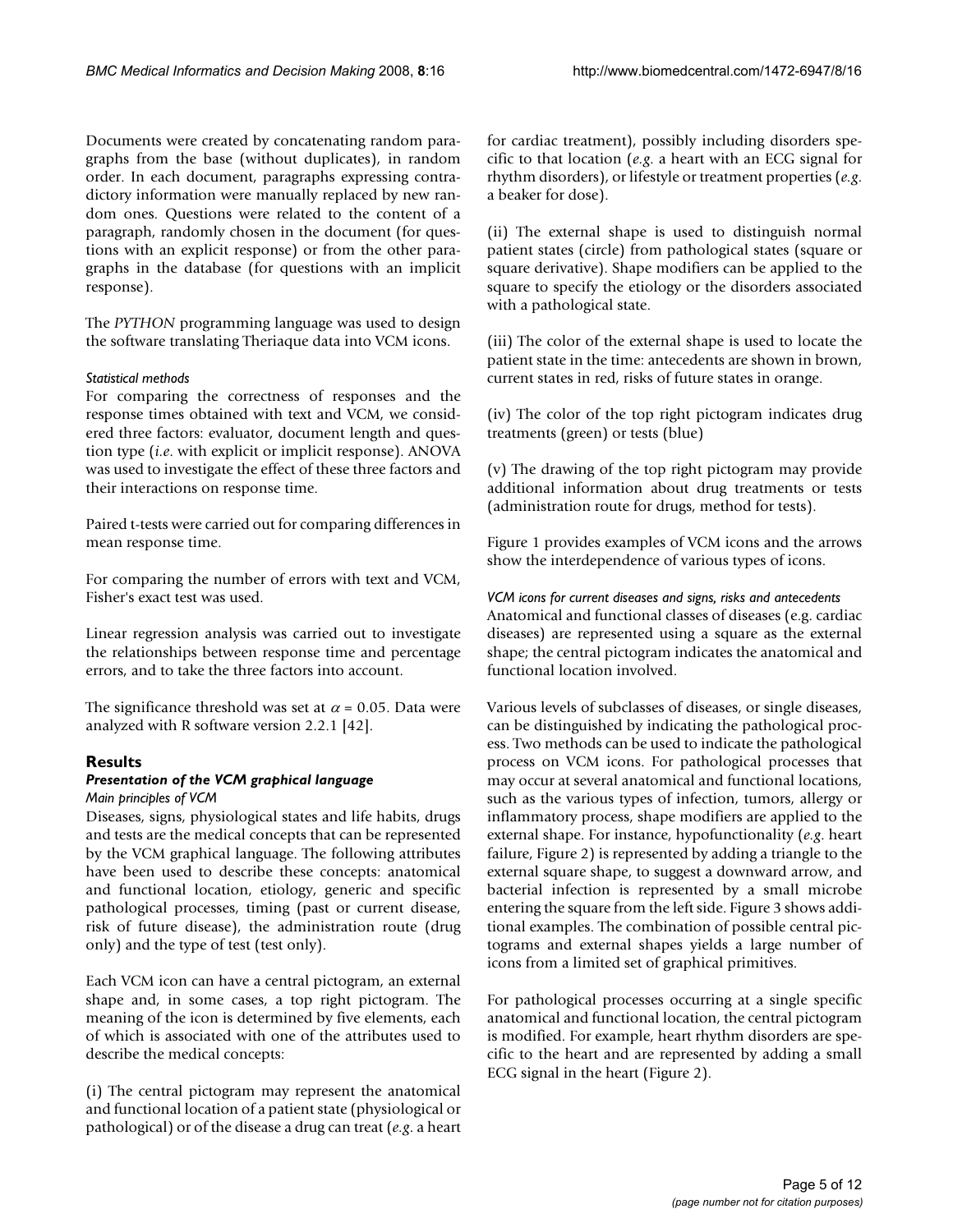

## **Figure 1** Examples of VCM icons created by combining central pictograms, external shapes, colors and top-right pictograms, external shapes, colors and top-right pictograms, colors and top-right pictograms, colors and top-

**Examples of VCM icons created by combining central pictograms, external shapes, colors and top-right pictograms**. Simple physiological or pathological states are represented by combining a color that indicates the moment at which the patient state occurs, a shape that distinguishes pathological (square) and physiological (circle) states, and a central pictogram. These icons can be reused for building drug and test icons.

Both methods can be combined in the same icon, e.g. the square with the downward arrow combined with the heart with an ECG signal indicates bradycardia.



## **Figure 2**

**Examples of VCM disease or sign icons**. Icon (a) simply indicates the anatomical and functional location of the disease. Icon (b) provides additional information about the general pathological mechanism, using a shape modifier, and icon (c) provides additional information about the function involved, by modifying the central pictogram. Icon (d) combines both the shape modifier and the pictogram modification.

The external shape is brown for antecedents, red for current states and orange for risks. Risks play an important role in the expression of adverse effects of drugs (see icons  $(a)$ ,  $(b)$  and  $(d)$  on Figure 1).

## *VCM icons for drugs*

VCM represents the therapeutic classes of drugs using the icon of the disease they are indicated for (as given by the ATC Anatomical Therapeutical Chemical drug classification [43]). A green top-right pictogram is added to the disease icon to obtain the drug icon (see Figure 4). The topright pictogram is a cross if the route of administration is not specified, or a tablet, a syringe or a pomade tube to indicate drugs with an oral, injectable or topical administration route, respectively.

## *VCM icons for tests*

In drug monographs, tests are mostly mentioned for the follow-up of potential adverse effects of drugs. Thus, VCM represents a test using the icon of the risk it can follow up. A blue top-right pictogram is added to the risk icon to obtain the test icon. The top-right pictogram is a stethoscope, a test tube, a ray or a signal, for clinical tests, bio-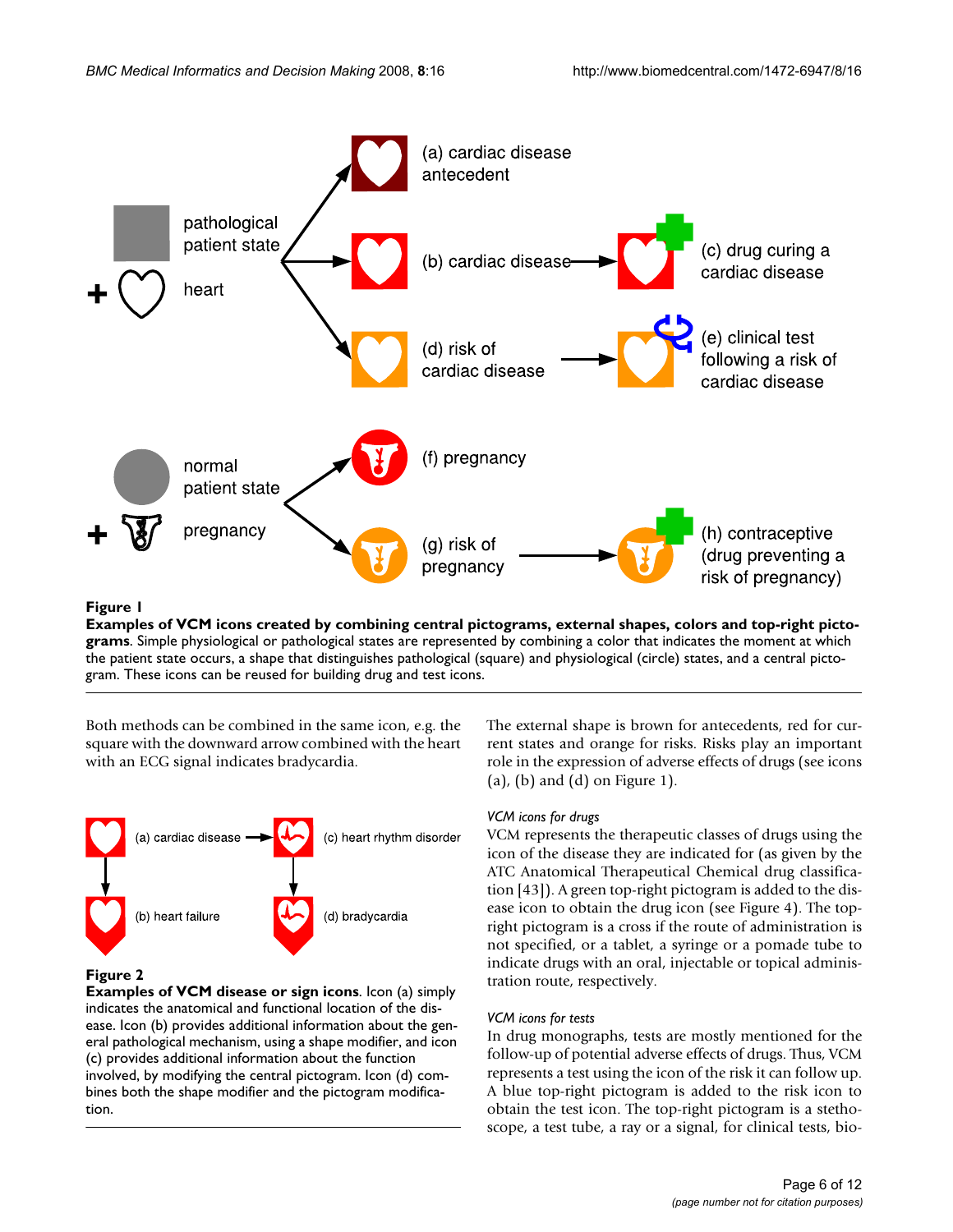

**Figure 3 Examples of VCM disease icons using various shape modifiers**. In icon (a) a pathological agent entering in the square from the left represents the etiology, in (b) the cell in division on the left represents a tumor process, in (c) the flames at the top of the icon represent inflammation, in (d) the bleeding on the right represents hemorrhage, and in (e) the "explosion" represents pain.

logical tests, imaging examinations and functional tests (see icon (e) on Figure 1).

## *VCM icons for physiological states and lifestyle*

Patient physiological states (*e.g*. pregnancy) and characteristics (*e.g*. age classes) are represented using a circle as the external shape, and the central pictogram indicates the patient state or characteristic (*e.g*. a uterus with a baby for pregnancy, see icon (f) on Figure 1). The colors used are the same as for disease icons, with the same meaning.



## **Figure 4**

**Examples of the reuse of disease icons for building drug icons**. Icon (a) does not indicate the route of administration, whereas icons (b) and (c) do.

## *VCM icons for drug prescription properties*

Drug monographs frequently mention the various properties of the drug prescription, such as dose or dose planning. These properties are represented using a green square as the external shape, and the central pictogram indicates the property (*e.g*. the drawing of a jigger for dose). The square shape can be completed by shape modifiers to indicate a modification to be applied to the drug property (*e.g*. adding a downward arrow to the dose icon means dose reduction).

## *Building simple sentences using VCM icons*

One or more icons can be combined with a few grammatical elements to build simple medical sentences expressing contraindications, drug interactions, cautions for use or adverse effects (Figure 5). Sentences are read from left to right and have an IF (condition) THEN (action) structure. The sentence starts with a condition of applicability (*e.g*. the icon for an elderly patient or renal failure). One to three of the following elements may then be included in the sentence, to the right: actions the physician should avoid (*e.g*. increasing the dose; when the rounded symbol is empty and struck through it means "do not prescribe the drug of the monograph"), statements (*e.g*. a risk of digestive adverse effects), and actions the physician should do (e.g. follow-up by means of laboratory testing). These elements are separated from conditions by a horizontal arrow.

AND and OR operators can be expressed in the conditions, by juxtaposing icons horizontally and vertically, respectively. In the actions that the physician should do,



## Figure 5

**The pattern used for VCM sentences, and two examples of sentences**. The first example means "if patient suffers from some cardiac diseases, then this drug is contraindicated (Contraindicated for some cardiac diseases)". The second means "if the patient is aged, then the physician should prescribe biological tests to monitor renal disease risks (For elderly patients, creatinine clearance tests should be prescribed)".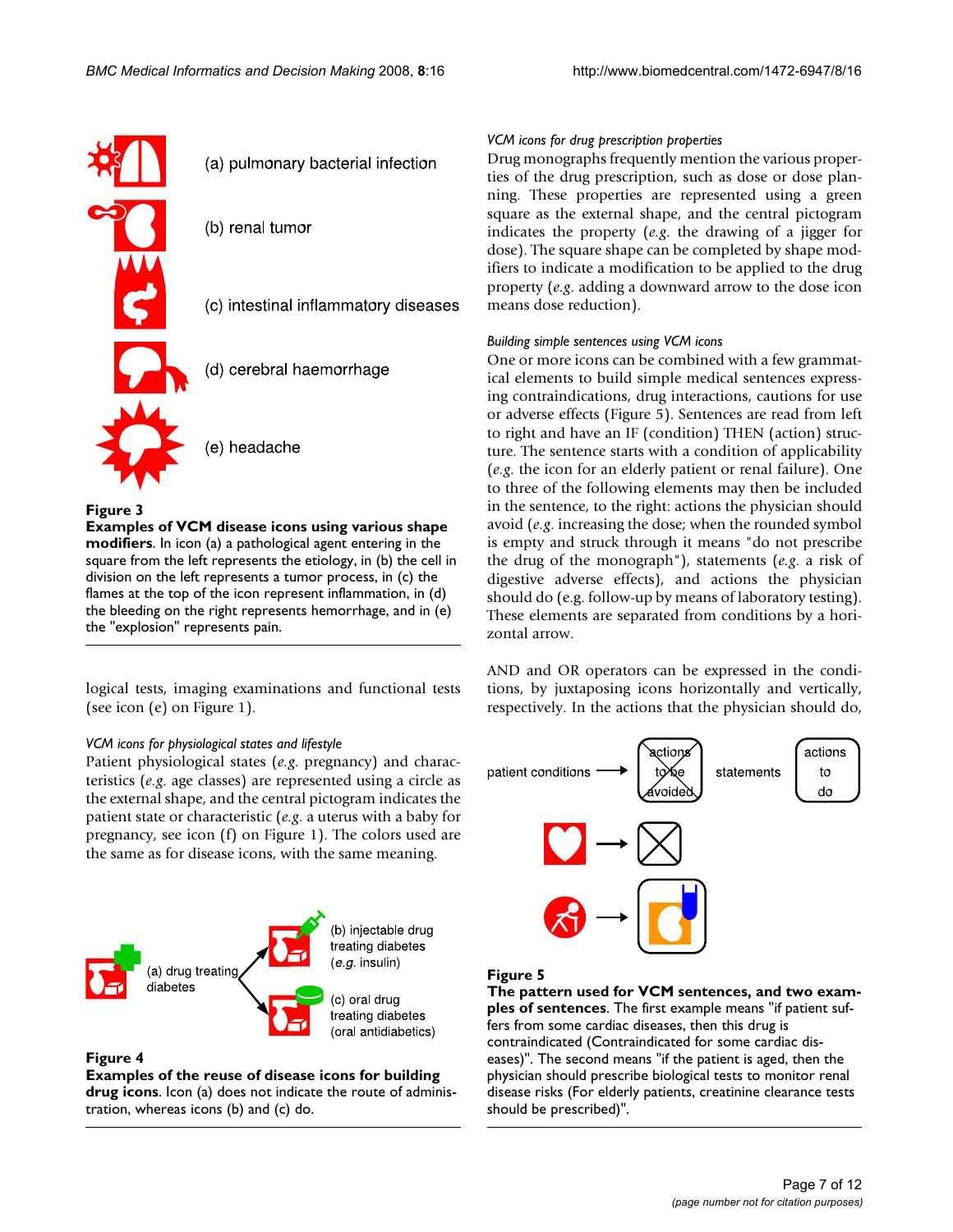AND is represented by juxtaposing icons horizontally, and OR by juxtaposing icons horizontally with a vertical separation bar.

#### *Current version of VCM*

A complete reference manual of VCM including all the pictograms is available in Additional file 1. The current version, labelled 1.0, includes 103 central pictograms, 20 external shapes and shape modifiers, 5 colors and 8 topright pictograms. The combination of these elements yields more than 5,000,000 potential combinations; however all of them are not of medical interest or even meaningful, *e.g*. one can create a VCM icon meaning "sleep tumor". As an indication, the various mapping we made with classifications such as ICD10 (International Classification of Diseases) or ATC led us to individualize 549 icons for diseases and 227 for treatments and follow-up procedures.

#### *Evaluation results*

## *Evaluators and training time evaluation*

We recruited 11 general practitioners (8 men and 3 women) with a mean age of 51. They attended a two-hour initial session at which VCM was presented, and then spent a mean of 4 hours (2 to 7 hours) on the VCM training software and the VCM paper manual, at home. None of the doctors withdrew from the study before the end.

#### *Results of the comprehensibility evaluation*

A mean of 89% of icons (95% CI: 88%–90%) and 75% (95% CI: 73%–77%) of sentences were correctly translated by the evaluators; the median were 93% and 80% respectively. Individual results ranged from 65% to 99% for icons, and from 24% to 100% for sentences. Two physicians clearly obtained poor results, both for icons and sentences. Some pictograms for psychiatric diseases were not understood by all physicians. Some other pictograms, like that for the throat, were not found very expressive and need to be improved. On the contrary, some pictograms that we felt were not particularly evident gave good results, such as the pictogram for blood, which is the combination of the three pictograms for white cells, red cells and platelets inside a blood vessel. On average, physicians give the right answer for 86% (95% CI: 81%–91%) of the icons with 2 attributes, 88% (95% CI: 84%–92%) of the icons with 3 attributes, and 95% (95% CI: 92%–98%) of the icons with 4 attributes. They gave the right answer for 92% (95% CI: 89%–95%) of the icons with purely analogical pictograms, 87% (95% CI: 82%–92%) of the icons with partly analogical pictograms, and 88% (95% CI: 84%–92%) of the icons with non analogical pictograms.

Many errors occurred in sentences using OR relations, in conditions or in actions to do.

#### *Documents and questions*

We extracted 203 paragraphs from 15 randomly selected drug monographs. We constructed 20 document-question pairs. Short and long documents contained a mean of 148 and 440 words, respectively, when expressed as text, and 22 and 68 VCM icons, respectively, when expressed using VCM. Figure 6 shows screenshots of the evaluation software.

#### *Results of the usability evaluation*

Upon 220 responses, physicians made significantly fewer errors with VCM: 13 errors were recorded with VCM and 27 with text, respectively corresponding to 94% (95% CI: 93%–95%) and 88% (95% CI: 86%–90%) of correct answers. This difference was significant (Fisher's exact test,  $p = 0.003$ ). The error ratio was 2.1 in favor of VCM. For text, most errors occurred with long documents, whereas for VCM, most errors occurred with long documents and questions with implicit responses. Linear regression analysis showed that there was no significant relationship between response time and the number of errors, for either VCM or text.

The average response times for each question, for text and for VCM, are shown in Figure 7; response times with text and with VCM seemed to be closely linked. Physicians responded significantly more rapidly with VCM than with text (paired t-test,  $p < 0.001$ ). The mean response time with text is 1.8 longer than with VCM; this time ratio was independent of document length or question type. All



#### **Figure 6**

**Screenshots of the evaluation software (extracts)**. The two screenshots show the same document, expressed in text at the top, and VCM at the bottom.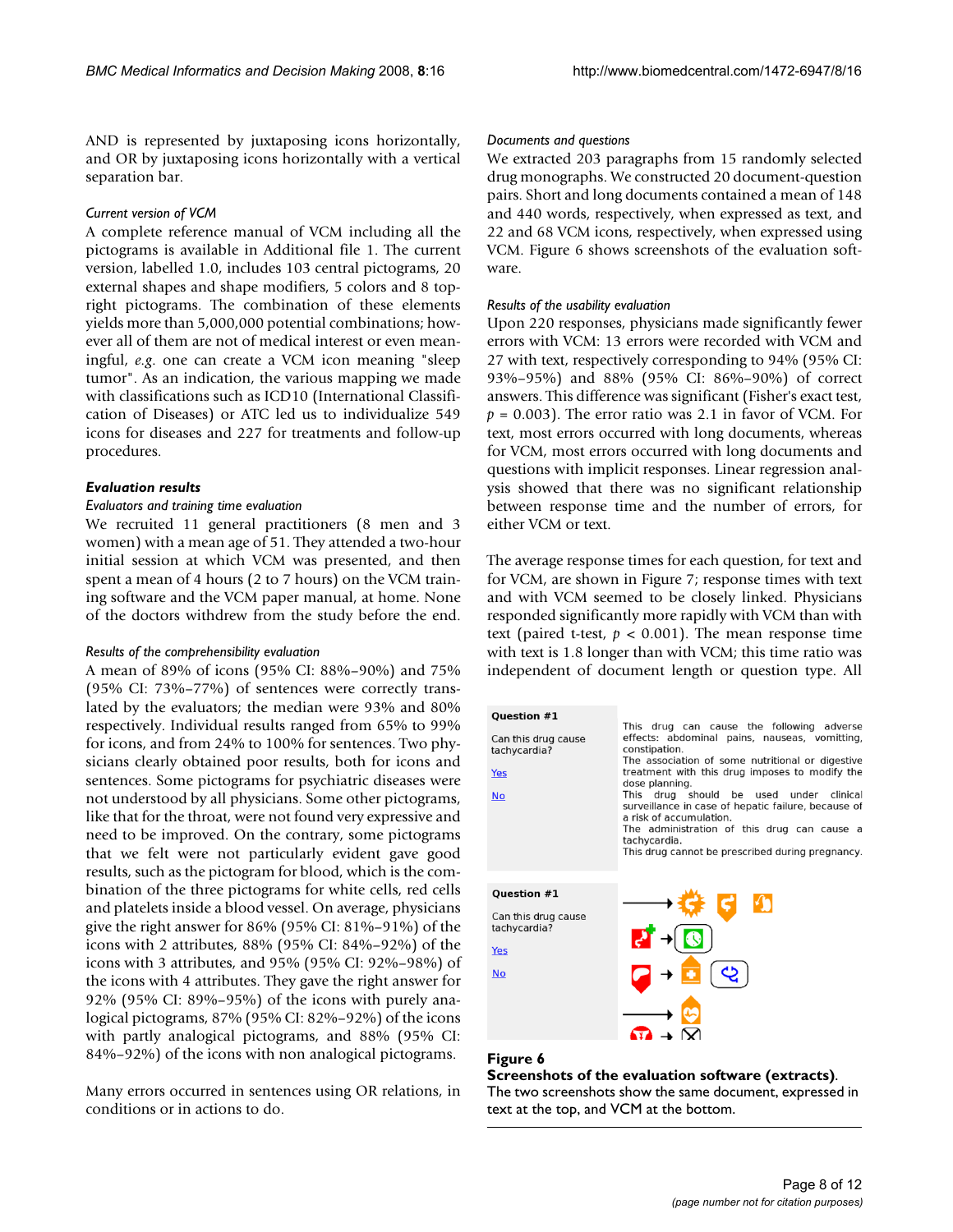physicians answered more rapidly with VCM, with individual time ratios ranging from 1.2 to 3.4. The ANOVA analysis showed that questions associated with long documents or with implicit responses gave significantly longer response times, for both VCM and text. Consequently, the reading time with VCM icons increases with the number of icons.

When physicians were asked for their own assessment, 6 (versus 2, with the other 3 having no idea) were convinced they answered more accurately with VCM, and 10 (versus 1) were convinced they answered more rapidly with VCM than with text.

## **Discussion**

#### *VCM design*

The design of VCM was based on original principles making the language easy to use and learnable in a few hours. Several obstacles have been overcome. First, it is not easy to represent the medical concepts because many of them are abstract. The graphical representation of abstract concepts was facilitated by the use of representable medical attributes well known to physicians, such as the anatomical and functional locations of diseases.

Second, the concepts to represent were very numerous, so that it would have been unrealistic to draw a specific icon per concept. Applying combinatorial rules to graphical primitives permits to solve this problem.

Third, the VCM language had to remain learnable in a few hours, so that we limited the number of primitives to be learnt, using analogy when possible in the design of pictograms, and by systematically reusing simple icons to build more complex ones.

Fourth, it must be easy to search for a given icon among a large set of icons. This searching was facilitated by the graphical representation of "is-a-kind-of" relations, *e.g*. when searching for cardiac diseases in a set of VCM icons, the physician can look for the heart disease icon, which is present in all cardiac disease icons, including the coronary disease and heart rhythm disorder icons.

"Part-of" relations are frequently defined between organs and anatomic systems, *e.g*. bronchial tubes are part of the respiratory system. However, when thinking in term of diseases, these relations translate into "is-a-kind-of" relations, *e.g*. bronchial diseases are a kind of respiratory diseases.

The number of levels of "is-a-kind-of" relations that can be represented is limited by the pictogram complexity because deeper relations would imply more complex pic-



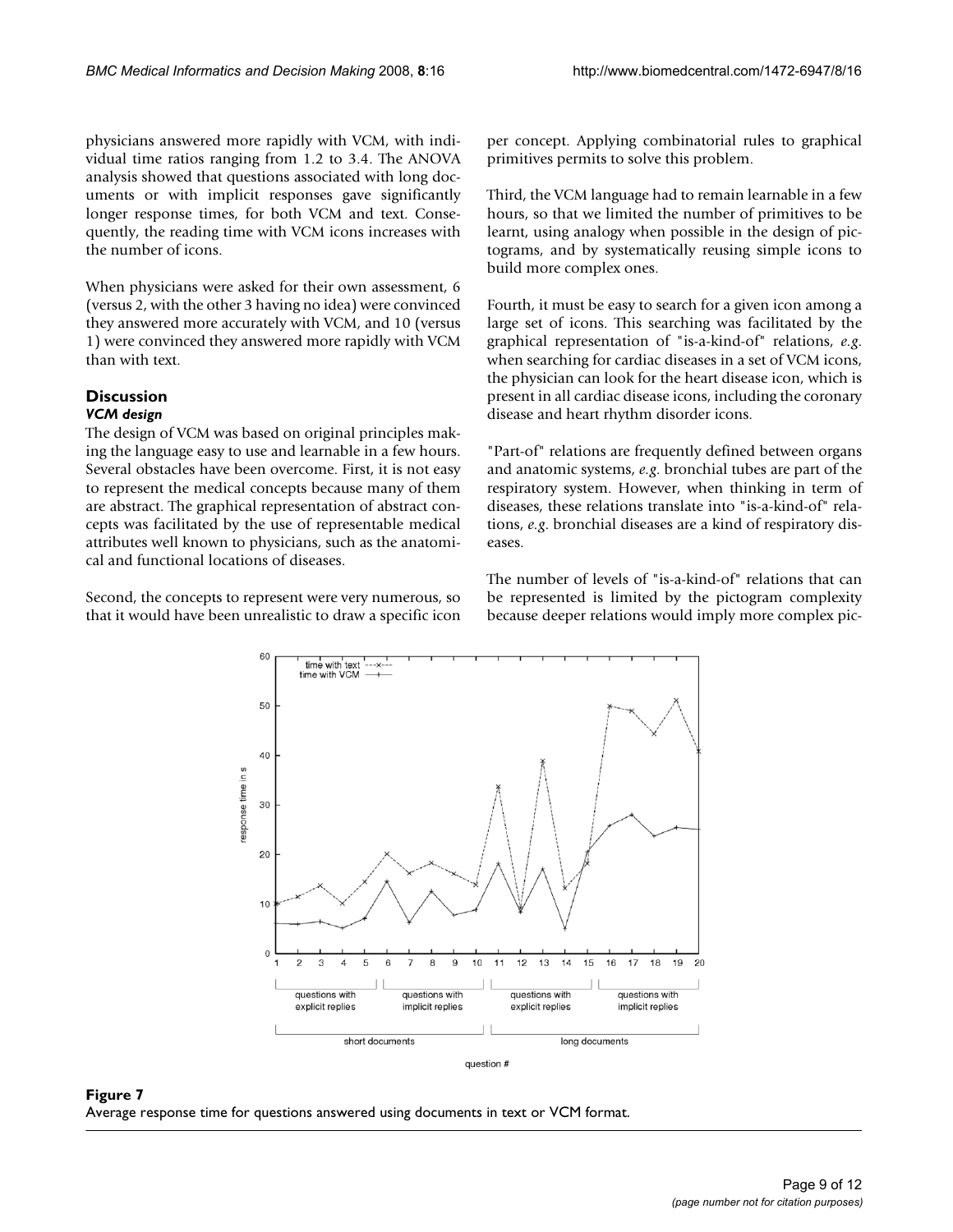tograms. In practice, for a given icon component, *e.g*. a pictogram, the number of levels of "is-a-kind-of" relations is limited to 3. However, VCM icons include a central pictogram, an external shape and possibly a top right pictogram, each of them having up to 3 levels of "is-a-kind-of" relations, potentially leading to a total of 9 levels.

The medical attributes we have used for characterizing diseases are similar to the axes proposed for a formal representation of ICD10 by Héja *et al*. [44]. The choice of pictograms, shapes and colors was based on existing conventions and possible analogies, but remained somewhat arbitrary. This choice could be refined using methods involving groups of users, as proposed in previous studies [28,45]. However, these methods cannot guarantee the consistency of icons, which must rely on a graphical grammar.

VCM should not be considered a fixed language. Additional icons can be generated using the same primitives and combination rules, for a biological test aimed at the surveillance of a current disease, for example.

The structure of the sentences that we propose to build with VCM icons is very simple. This structure was derived from our analysis of the content of the drug monograph sections, and thus fits very well with the recommendations for drug use found in these documents.

We tried to avoid national or cultural specificities in the VCM language. However, the cultural independence of VCM requires rigorous evaluation and may need to be improved.

## *Evaluation*

The evaluation of the learning time relies on the time reported by the physicians. It can be somehow approximative, but gives an order of magnitude.

The icons and sentences used in the comprehensibility evaluation were chosen by us, because we also wanted to verify whether some potentially problematic icons were easy to learn and to understand by physicians. The results doesn't demonstrate a better comprehensibility for icons with fewer components, or icons using analogy. When we designed the study, the information needed to calculate the required number of evaluators was not available, so the number of evaluators studied was determined on the basis of practical considerations. The power of the study may therefore have been insufficient to demonstrate existing differences. Actually, this does not seem to be a real limitation, as the differences found were highly significant.

Many studies dealing with patient communication [9,33,46] have compared text with text associated with icons, using comprehension or compliance with medical recommendations as the main criterion. B. Preiss *et al*. carried out a similar analysis for the evaluation of UVAL-MED used by medical students [34], with comprehension and recall as the main criteria. However, these evaluations fail to pick up possible difficulties in understanding the graphical language: if an evaluator does not understand an icon, he will read the corresponding text, and no error will be reported. This would have been a considerable bias for a language that requires a certain training phase, like VCM.

During the usability evaluation, we could not use real medical documents, because physicians may already be familiar with these documents. We therefore used fictitious medical documents. Fictitious data are commonly used in medical evaluations; for instance Elting *et al*. [29] used "hypothetical" clinical trials with an evaluation design similar to ours. Fictitious knowledge has been less frequently used, but fictitious drug recommendations for patients have already been used by R.J. Sojourner *et al*. [33].

We used randomly generated documents rather than documents written by us, to avoid a memorization bias in the usability evaluation. In contrast, many published studies have used medical data or documents chosen or written by the evaluation designers [26,29,33,46]. In these studies, the impact of their choice remains unaddressed, as the authors may have chosen data or documents potentially favoring their graphical representation.

The evaluations were performed after a learning phase, which is required as some principles of the VCM grammar cannot be guessed, *e.g*. the use of orange for risk. In real life, physicians could progressively complete their learning of VCM using help tools such as pop-up bubbles associated with icons in medical applications.

The comprehensibility evaluation results show that many VCM icons were understood by the physicians. One of the physicians who achieved poor results (< 65%) declared having spent only two hours training. The usability evaluation results show that most physicians were able to use the information expressed with VCM more rapidly (almost twice as fast) and more accurately than textual information. This result is consistent with the physicians' own assessment.

We expected to obtain more errors with VCM than with text, because the physicians are less familiar with VCM than with text. Surprisingly, we found that the physicians made significantly fewer errors with VCM. The smaller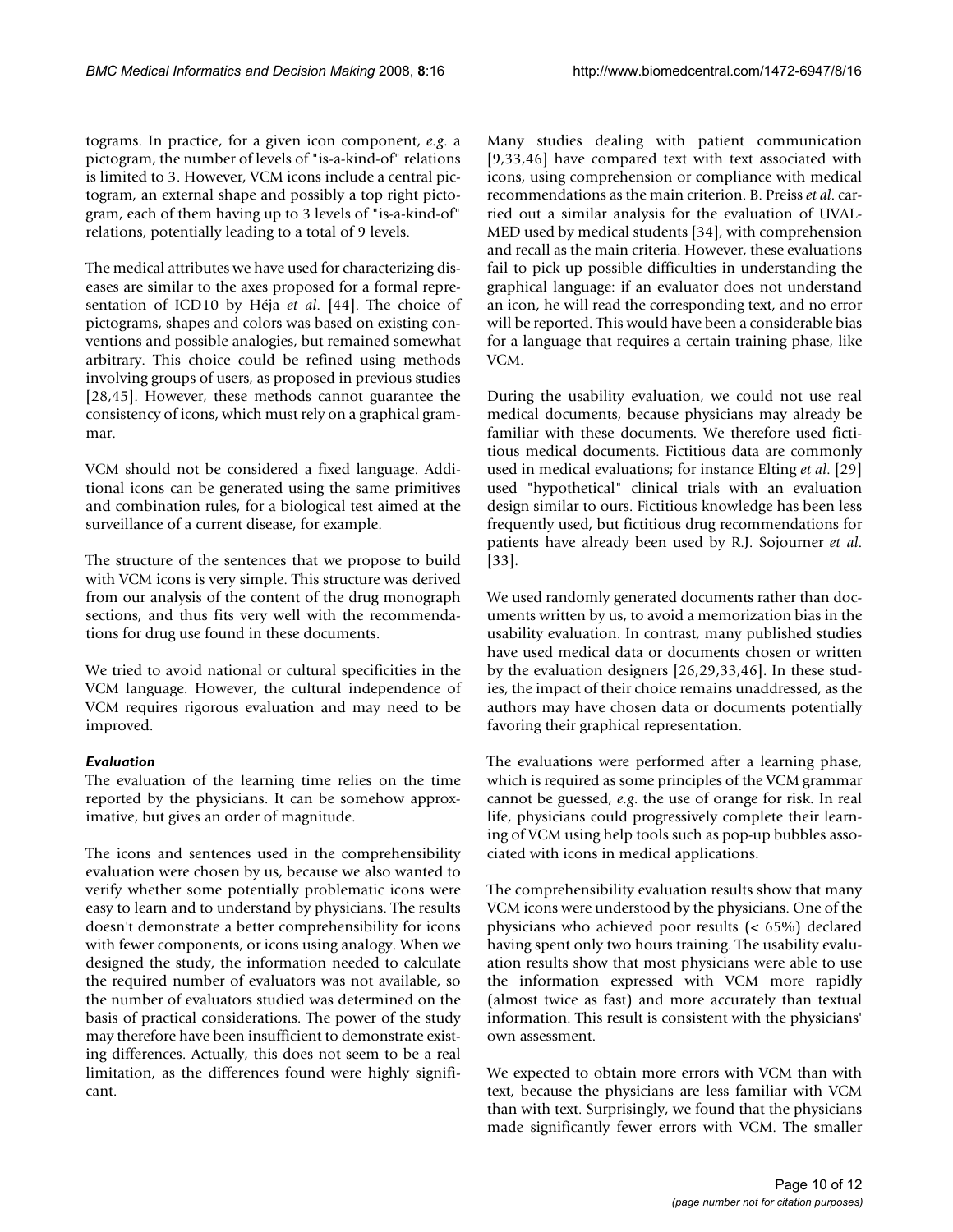number of errors may reflect a lower proneness to error with VCM than with text.

#### *Toward the use of VCM in real life*

In order to be used in real life, the VCM graphical language needs to be learnt by physicians, and linked with medical components such as drug knowledge bases. This link requires a mapping between medical classifications and VCM icons.

The iconic language approach require that the physician learns the language. Even if the learning phase is not very long, it would probably be difficult to convince every physicians to spend even a few hours to learn VCM. However, VCM-based medical software could be designed to enable a progressive learning of the language. For example, textual labels describing VCM icons could be added as popup bubbles. These labels would allow the physician to progressively discover and learn VCM. The use of VCM during the medical studies is another option that could be considered, as other graphical approaches have been shown to help student memorization [34].

Using VCM in real life requires to map the medical classifications commonly used in medical software, such as ICD10 or ATC in VCM. VCM is not precise enough to represent all terms in these classifications, but is well-suited to represent their first levels. Lessons were learnt when translating the Theriaque thesaurus into VCM. Some therapeutic classes are named by their activities and thus their indications needed to be determined, *e.g*. diuretics are represented as anti-hypertensive in VCM, and we considered contraceptives as indicated for preventing the risk of pregnancy. Finally, a few terms would require more than one shape modifier or pictogram, whereas VCM currently allows only one of each. For instance, VCM can represent vasculitis either as an inflammatory disease or a vascular disease, but not both since inflammation and blood vessel are both shape modifiers. We are currently working on an improved version of VCM that would allow several shape modifiers per icon.

## **Conclusion**

Our primary objective was to build an iconic language for representing medical concepts in a graphical interface [10], to facilitate the consultation of drug monographs. The results obtained suggest that this objective has been achieved and that this language is highly usable.

The VCM language may have broader applications. It could be useful for the construction of graphical interfaces facilitating the consultation of other types of medical texts (e.g. clinical guidelines) or patient documents and the data of in the patient's electronic health record.

## **Competing interests**

VCM is protected by a patent, taken by University Paris 13. It is intended to be freely available for academic uses.

## **Authors' contributions**

J-BL, CD and AV designed the graphical language. J-BL implemented the prototype. J-BL, CD, AV and PO designed the evaluation. ABH performed the statistical analysis. J-BL, CD, AV and ABH drafted the manuscript. All authors read and approved the final manuscript.

## **Additional material**

## **Additional file 1**

*VCM language learning and reference manual. The complete manual of the VCM language. It includes dictionaries that give the VCM icons corresponding to the main diseases, drugs therapeutic classes, laboratory tests,... This manual is an English translation of the paper manual that was given to the physician during the evaluation.* Click here for file [\[http://www.biomedcentral.com/content/supplementary/1472-](http://www.biomedcentral.com/content/supplementary/1472-6947-8-16-S1.pdf) 6947-8-16-S1.pdf]

## **Acknowledgements**

We thank the CNAMTS (*Caisse Nationale d'Assurance Maladie des Travailleurs Salariés*, the French health insurance fund for employees) for funding the evaluation of VCM.

#### **References**

- 1. Moore T, Cohen M, Furberg C: **[Serious Adverse Drug Events](http://www.ncbi.nlm.nih.gov/entrez/query.fcgi?cmd=Retrieve&db=PubMed&dopt=Abstract&list_uids=17846394) [Reported to the Food and Drug Administration, 1998–2005.](http://www.ncbi.nlm.nih.gov/entrez/query.fcgi?cmd=Retrieve&db=PubMed&dopt=Abstract&list_uids=17846394)** *Arch Intern Med* 2007, **167:**1752-1759.
- 2. Bobb A, Gleason K, Husch M, Feinglass J, Yarnold P, Noskin G: **[The](http://www.ncbi.nlm.nih.gov/entrez/query.fcgi?cmd=Retrieve&db=PubMed&dopt=Abstract&list_uids=15078649) [epidemiology of prescribing errors: the potential impact of](http://www.ncbi.nlm.nih.gov/entrez/query.fcgi?cmd=Retrieve&db=PubMed&dopt=Abstract&list_uids=15078649) [computerized prescriber order entry.](http://www.ncbi.nlm.nih.gov/entrez/query.fcgi?cmd=Retrieve&db=PubMed&dopt=Abstract&list_uids=15078649)** *Arch Intern Med* 2004, **164(7):**785-792.
- 3. Dovey S, Phillips R, Green L, Fryer G: **[Types of medical errors](http://www.ncbi.nlm.nih.gov/entrez/query.fcgi?cmd=Retrieve&db=PubMed&dopt=Abstract&list_uids=12613722) [commonly reported by family physicians.](http://www.ncbi.nlm.nih.gov/entrez/query.fcgi?cmd=Retrieve&db=PubMed&dopt=Abstract&list_uids=12613722)** *Am Fam Physician* 2003, **67(4):**697.
- 4. Jayawardena S, Eisdorfer J, Indulkar S, Pal S, Sooriabalan D, Cucco R: **Prescription errors and the impact of computerized pre[scription order entry system in a community-based hospital.](http://www.ncbi.nlm.nih.gov/entrez/query.fcgi?cmd=Retrieve&db=PubMed&dopt=Abstract&list_uids=17667207)** *Am J Ther* 2007, **14(4):**336-40.
- 5. Varkey P, Aponte P, Swanton C, Fischer D, Johnson S, Brennan M: **[The effect of computerized physician-order entry on outpa](http://www.ncbi.nlm.nih.gov/entrez/query.fcgi?cmd=Retrieve&db=PubMed&dopt=Abstract&list_uids=17458483)[tient prescription errors.](http://www.ncbi.nlm.nih.gov/entrez/query.fcgi?cmd=Retrieve&db=PubMed&dopt=Abstract&list_uids=17458483)** *Manag Care Interface* 2007, **20(3):**53-57.
- 6. Voeffray M, Pannatier A, Stupp R, Fucina N, Leyvraz S, Wasserfallen J: **[Effect of computerisation on the quality and safety of chem](http://www.ncbi.nlm.nih.gov/entrez/query.fcgi?cmd=Retrieve&db=PubMed&dopt=Abstract&list_uids=17142590)[otherapy prescription.](http://www.ncbi.nlm.nih.gov/entrez/query.fcgi?cmd=Retrieve&db=PubMed&dopt=Abstract&list_uids=17142590)** *Qual Saf Health Care* 2006, **15(6):**418-421.
- 7. Weant K, Cook A, Armitstead J: **[Medication-error reporting and](http://www.ncbi.nlm.nih.gov/entrez/query.fcgi?cmd=Retrieve&db=PubMed&dopt=Abstract&list_uids=17322166) [pharmacy resident experience during implementation of](http://www.ncbi.nlm.nih.gov/entrez/query.fcgi?cmd=Retrieve&db=PubMed&dopt=Abstract&list_uids=17322166) [computerized prescriber order entry.](http://www.ncbi.nlm.nih.gov/entrez/query.fcgi?cmd=Retrieve&db=PubMed&dopt=Abstract&list_uids=17322166)** *Am J Health Syst Pharm* 2007, **64(5):**526-530.
- 8. Kuperman GJ, Bobb A, Payne TH, Avery AJ, Gandhi TK, Burns G, Classen DC, Bates DW: **[Medication-related clinical decision](http://www.ncbi.nlm.nih.gov/entrez/query.fcgi?cmd=Retrieve&db=PubMed&dopt=Abstract&list_uids=17068355) [support in computerized provider order entry systems: a](http://www.ncbi.nlm.nih.gov/entrez/query.fcgi?cmd=Retrieve&db=PubMed&dopt=Abstract&list_uids=17068355) [review.](http://www.ncbi.nlm.nih.gov/entrez/query.fcgi?cmd=Retrieve&db=PubMed&dopt=Abstract&list_uids=17068355)** *J Am Med Inform Assoc* 2007, **14:**29-40.
- 9. Houts P, Doak C, Doak L, Loscalzo M: **[The role of pictures in](http://www.ncbi.nlm.nih.gov/entrez/query.fcgi?cmd=Retrieve&db=PubMed&dopt=Abstract&list_uids=16122896) [improving health communication: a review of research on](http://www.ncbi.nlm.nih.gov/entrez/query.fcgi?cmd=Retrieve&db=PubMed&dopt=Abstract&list_uids=16122896) [attention, comprehension, recall and adherence.](http://www.ncbi.nlm.nih.gov/entrez/query.fcgi?cmd=Retrieve&db=PubMed&dopt=Abstract&list_uids=16122896)** *Patient Educ Couns* 2006, **61:**173-190.
- 10. Lamy JB, Duclos C, Bar-Hen A, Ouvrard P, Venot A: **[Design of an](http://www.ncbi.nlm.nih.gov/entrez/query.fcgi?cmd=Retrieve&db=PubMed&dopt=Abstract&list_uids=18435838) [anatomical, graphical and interactive interface for facilitat](http://www.ncbi.nlm.nih.gov/entrez/query.fcgi?cmd=Retrieve&db=PubMed&dopt=Abstract&list_uids=18435838)-**